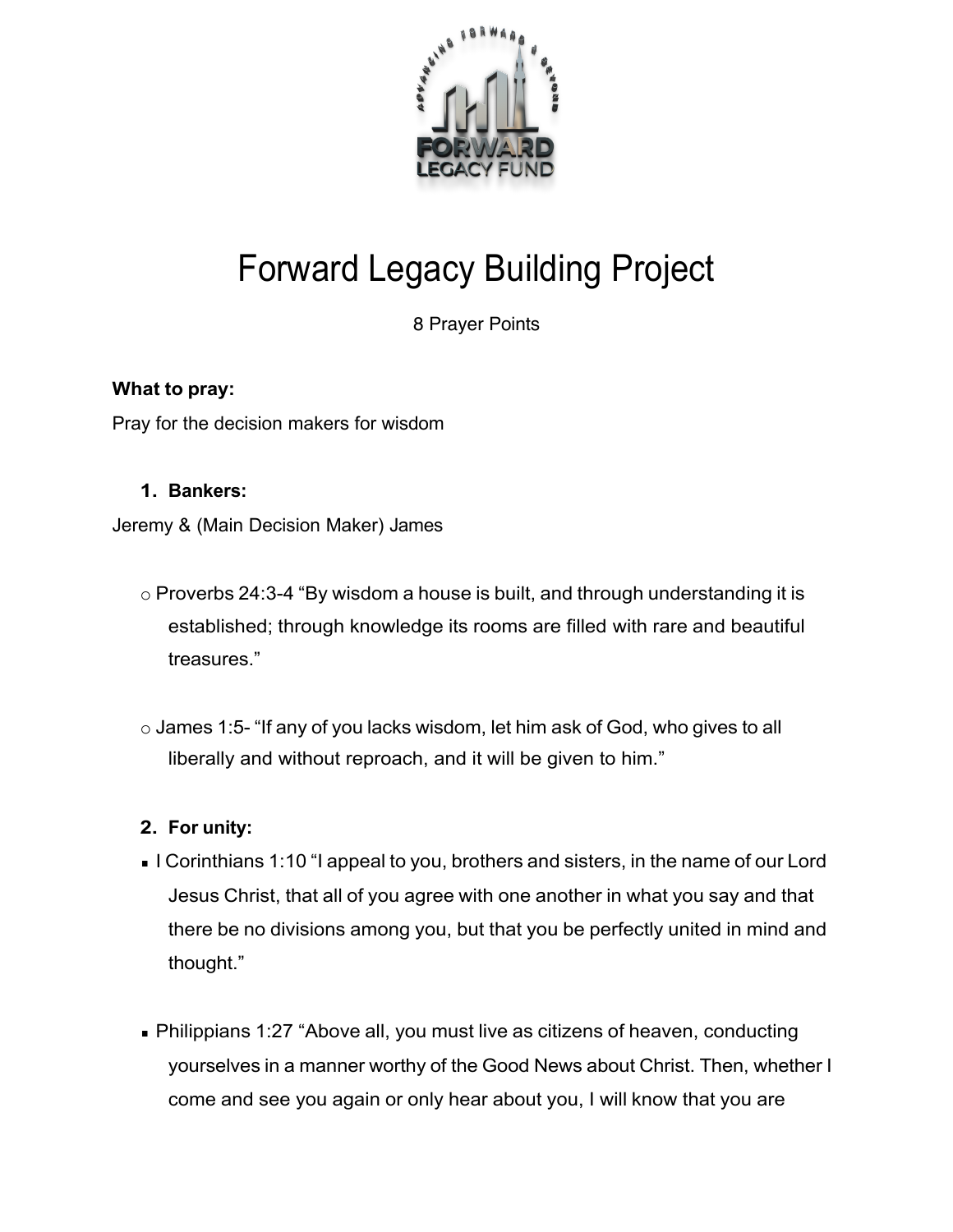

standing together with one spirit and one purpose, fighting together for the faith, which is the Good News."

## **3. For protection:**

- o Nehemiah 4:16 "From that day on, half of my men did the work, while the other half were equipped with spears, shields, bows and armor."
- o Proverbs. 2:8 "He guards the paths of justice and preserves the way of His saints."
- o Psalms 91:2-3 "This I declare about the Lord: He alone is my refuge, my place of safety; he is my God, and I trust him. For he will rescue you from every trap and protect you from deadly disease."

### **4. For Favor**:

- Psalm 90:17 "May the favor of the Lord our God rest on us; establish the work of our hands- yes establish the work of our hands."
- **Proverbs 21:1 "The king's heart is in the hand of the Lord, as the rivers of** water: he guides it wherever he pleases. "

### **5. For Provision**: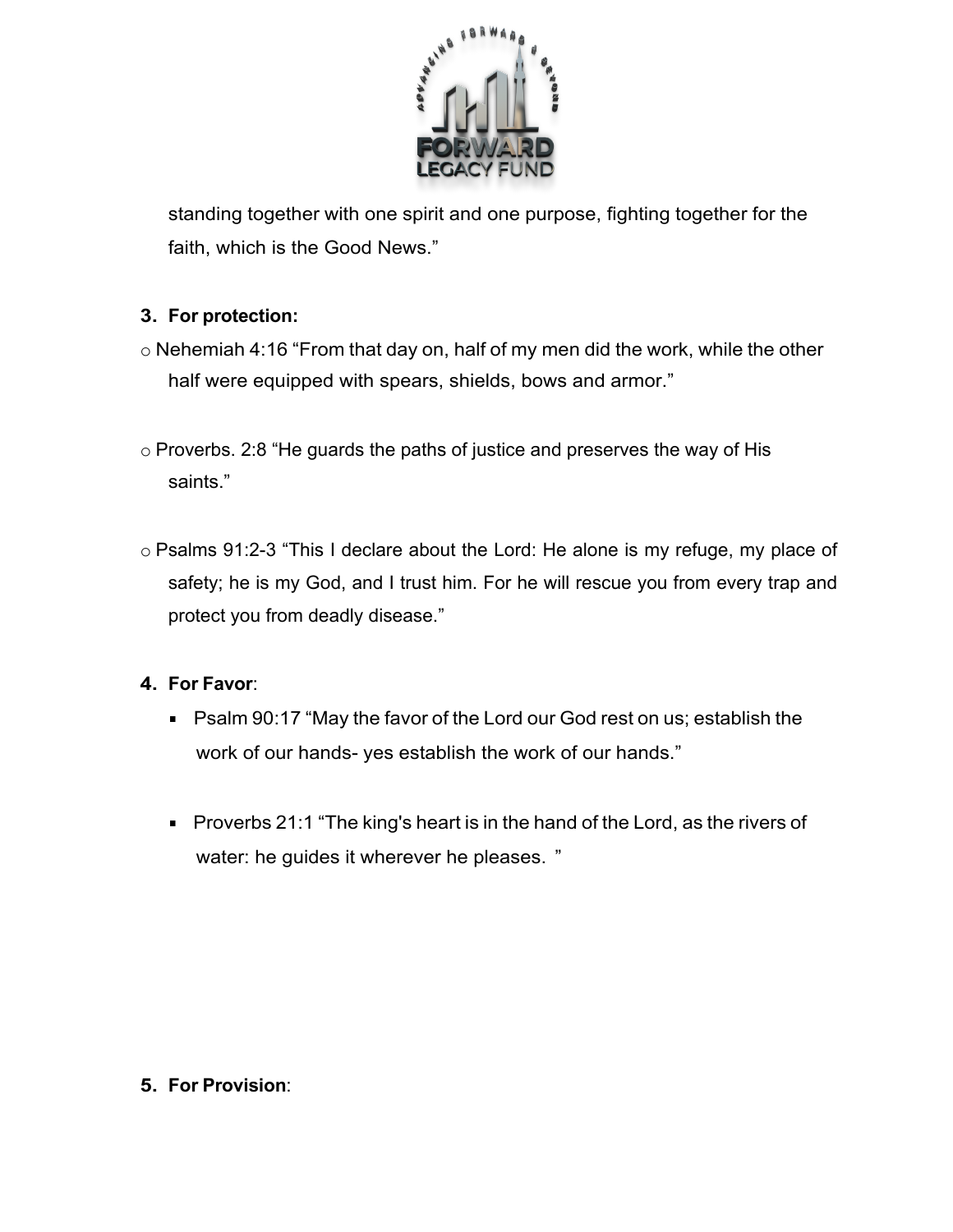

- o Ecclesiastes 2:26 "For God gives wisdom and knowledge and joy to a man who is good in His sight; but to the sinner He gives the work of gathering and collecting, that he may give to him who is good before God."
- o Exodus 25:1-2,8 "Then the Lord spoke to Moses, saying: "Speak to the children of Israel, that they bring Me an offering. From everyone who gives it willingly with his heart you shall take My offering...and let them make Me a sanctuary, that I may dwell among them."
- o Exodus 36:2-7 "So Moses summoned Bezalel and Oholiab and all the others who were specially gifted by the Lord and were eager to get to work. Moses gave them the materials donated by the people of Israel as sacred offerings for the completion of the sanctuary. But the people continued to bring additional gifts each morning. Finally the craftsmen who were working on the sanctuary left their work. They went to Moses and reported, "The people have given more than enough materials to complete the job the Lord has commanded us to do!" So Moses gave the command, and this message was sent throughout the camp: "Men and women, don't prepare any more gifts for the sanctuary. We have enough!" So the people stopped bringing their sacred offerings. Their contributions were more than enough to complete the whole project. "
- o 2 Corinthians 8:7 "Since you excel in so many ways—in your faith, your gifted speakers, your knowledge, your enthusiasm, and your love from us—I want you to excel also in this gracious act of giving."
- **6. Pray for Obedient Hearts:**